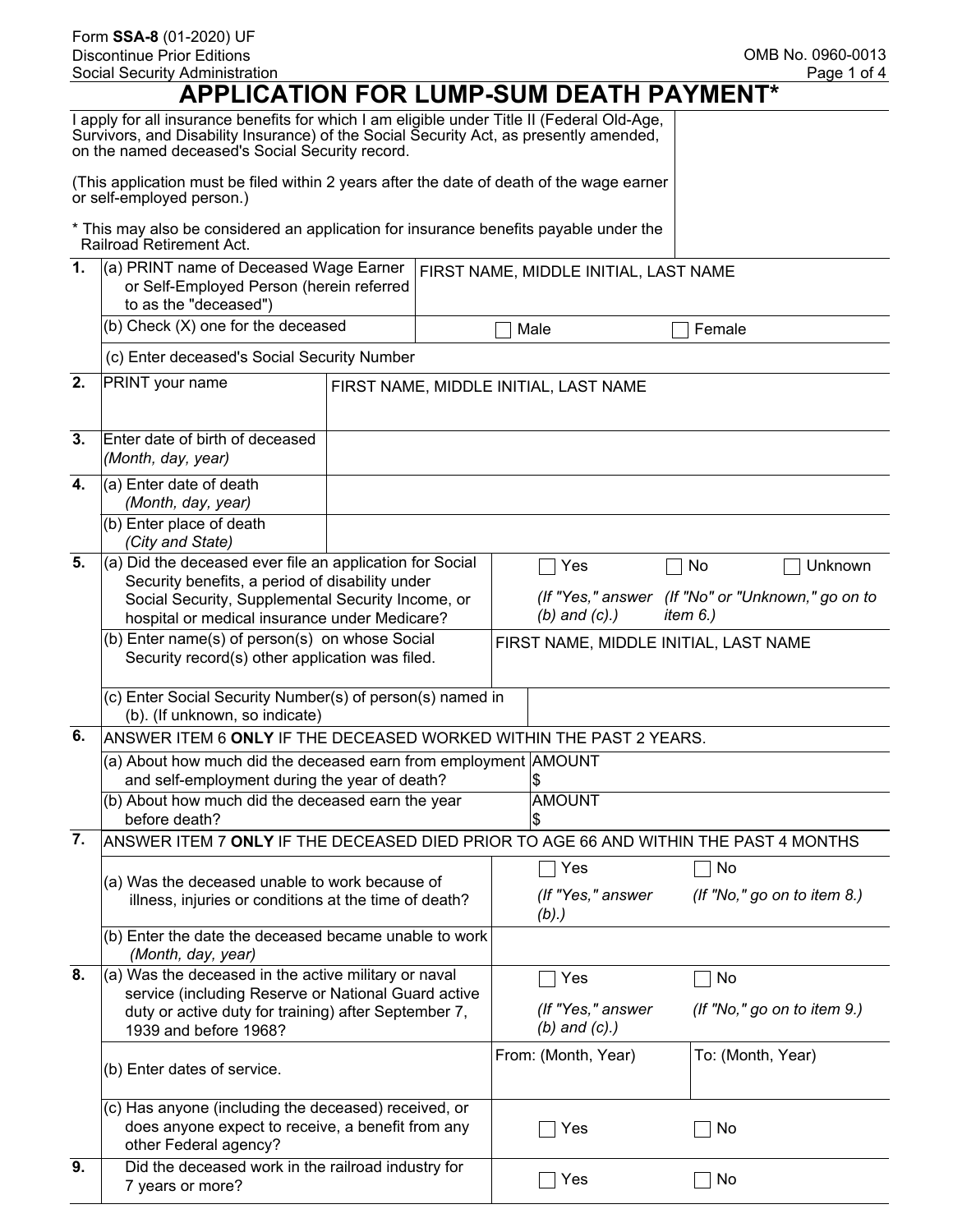|                                                                                                                                                                                                                                                   | Form SSA-8 (01-2020) UF                                                                                                                                                                                                                                                                                                                                                                                                                  |                                 |                                                                          |           |  |                                                                    | Page 2 of 4                    |  |  |
|---------------------------------------------------------------------------------------------------------------------------------------------------------------------------------------------------------------------------------------------------|------------------------------------------------------------------------------------------------------------------------------------------------------------------------------------------------------------------------------------------------------------------------------------------------------------------------------------------------------------------------------------------------------------------------------------------|---------------------------------|--------------------------------------------------------------------------|-----------|--|--------------------------------------------------------------------|--------------------------------|--|--|
| 10.                                                                                                                                                                                                                                               | $\vert$ (a) Did the deceased ever engage in work that was covered under the social<br>security system of a country other than the United States?                                                                                                                                                                                                                                                                                         |                                 |                                                                          | Yes<br>No |  | $($ f "Yes," answer $(b)$ . $)$<br>(If "No," go on to item $11$ .) |                                |  |  |
|                                                                                                                                                                                                                                                   | (b) If "Yes," list the country(ies).                                                                                                                                                                                                                                                                                                                                                                                                     |                                 |                                                                          |           |  |                                                                    |                                |  |  |
|                                                                                                                                                                                                                                                   | $\overline{11.}$ (a) Is the deceased survived by a spouse?<br>If "Yes," enter information about the marriage at the time of death below. If "No," go on to<br>Yes<br>No<br>item 11(b) if the deceased had prior marriages or item 12 if the deceased never married.                                                                                                                                                                      |                                 |                                                                          |           |  |                                                                    |                                |  |  |
|                                                                                                                                                                                                                                                   | Spouse's Name (including Maiden Name)   When (Month, day, year)                                                                                                                                                                                                                                                                                                                                                                          |                                 | Where (Name of City and State)                                           |           |  |                                                                    |                                |  |  |
|                                                                                                                                                                                                                                                   | How marriage ended                                                                                                                                                                                                                                                                                                                                                                                                                       | When (Month, day, year)         | Where (Name of City and State)                                           |           |  |                                                                    |                                |  |  |
|                                                                                                                                                                                                                                                   | Marriage performed by:<br>Clergyman or public official<br>Other (Explain in "Remarks")                                                                                                                                                                                                                                                                                                                                                   | Spouse's date of birth (or age) | Spouse's Social Security Number (If<br>none or unknown, so indicate)     |           |  |                                                                    |                                |  |  |
|                                                                                                                                                                                                                                                   | (b) If the deceased had a prior marriage(s) that lasted at least 10 years, enter the information below. If the<br>deceased married the same individual multiple times and the remarriage took place within the year<br>immediately following the year of the divorce, and the combined period of marriage totaled 10 years or more, include the marriage. If no prior marriages or if information is unavailable, please indicate below. |                                 |                                                                          |           |  |                                                                    |                                |  |  |
|                                                                                                                                                                                                                                                   | Spouse's Name (including Maiden Name) When (Month, day, year)                                                                                                                                                                                                                                                                                                                                                                            |                                 |                                                                          |           |  |                                                                    | Where (Name of City and State) |  |  |
|                                                                                                                                                                                                                                                   | How marriage ended                                                                                                                                                                                                                                                                                                                                                                                                                       | When (Month, day, year)         |                                                                          |           |  |                                                                    | Where (Name of City and State) |  |  |
|                                                                                                                                                                                                                                                   | Marriage performed by:<br>Clergyman or public official<br>Other (Explain in "Remarks")                                                                                                                                                                                                                                                                                                                                                   | Spouse's date of birth (or age) | If spouse deceased, give date<br>of death                                |           |  |                                                                    |                                |  |  |
|                                                                                                                                                                                                                                                   | Spouse's Social Security Number (If none or unknown, so indicate)                                                                                                                                                                                                                                                                                                                                                                        |                                 |                                                                          |           |  |                                                                    |                                |  |  |
|                                                                                                                                                                                                                                                   | (c) If the deceased has a surviving child(ren) as defined in item 12 and the deceased was married to the child's mother or father but the marriage ended in divorce, enter information on the marriage if not already listed i                                                                                                                                                                                                           |                                 |                                                                          |           |  |                                                                    |                                |  |  |
|                                                                                                                                                                                                                                                   | Spouse's Name (including Maiden Name)   When (Month, day, year)                                                                                                                                                                                                                                                                                                                                                                          |                                 | Where (Name of City and State)                                           |           |  |                                                                    |                                |  |  |
|                                                                                                                                                                                                                                                   | How marriage ended                                                                                                                                                                                                                                                                                                                                                                                                                       | When (Month, day, year)         |                                                                          |           |  |                                                                    | Where (Name of City and State) |  |  |
|                                                                                                                                                                                                                                                   | Marriage performed by:<br>Clergyman or public official<br>Other (Explain in "Remarks")                                                                                                                                                                                                                                                                                                                                                   | Spouse's date of birth (or age) | If spouse deceased, give date<br>of death                                |           |  |                                                                    |                                |  |  |
|                                                                                                                                                                                                                                                   | Spouse's Social Security Number (If none or unknown, so indicate)                                                                                                                                                                                                                                                                                                                                                                        |                                 |                                                                          |           |  |                                                                    |                                |  |  |
| 12.                                                                                                                                                                                                                                               | The deceased's surviving children (including natural children, adopted children, and stepchildren) or dependent<br>grandchildren (including stepgrandchildren) may be eligible for benefits based on the earnings record of the d                                                                                                                                                                                                        |                                 |                                                                          |           |  |                                                                    |                                |  |  |
|                                                                                                                                                                                                                                                   |                                                                                                                                                                                                                                                                                                                                                                                                                                          |                                 |                                                                          |           |  |                                                                    |                                |  |  |
| List below ALL such children who are now or were in the past 12 months UNMARRIED and:<br>• UNDER AGE 18 • AGE 18 TO 19 AND ATTENDING SECONDARY SCHOOL<br>. AGE 18 OR OLDER WITH A DISABILITY THAT BEGAN BEFORE AGE 22<br>(If none, write "None.") |                                                                                                                                                                                                                                                                                                                                                                                                                                          |                                 |                                                                          |           |  |                                                                    |                                |  |  |
|                                                                                                                                                                                                                                                   | Full Name of Child                                                                                                                                                                                                                                                                                                                                                                                                                       |                                 | Full Name of Child                                                       |           |  |                                                                    |                                |  |  |
|                                                                                                                                                                                                                                                   |                                                                                                                                                                                                                                                                                                                                                                                                                                          |                                 |                                                                          |           |  |                                                                    |                                |  |  |
|                                                                                                                                                                                                                                                   |                                                                                                                                                                                                                                                                                                                                                                                                                                          |                                 |                                                                          |           |  |                                                                    |                                |  |  |
|                                                                                                                                                                                                                                                   | 13. Is there a surviving parent (or parents) of the deceased who was receiving support from the deceased either at the time the deceased became disabled under the Social Security law<br>or at the time of death?                                                                                                                                                                                                                       |                                 | (If "Yes," enter the name and<br>address of the parent(s) in "Remarks".) | Yes       |  |                                                                    | No                             |  |  |
|                                                                                                                                                                                                                                                   | 14. Have you filed for any Social Security benefits on the deceased's earnings record before?                                                                                                                                                                                                                                                                                                                                            |                                 | Yes                                                                      |           |  | No                                                                 |                                |  |  |
|                                                                                                                                                                                                                                                   | NOTE: If there is a surviving spouse, continue with item 15. If not, skip items 15 through 18.                                                                                                                                                                                                                                                                                                                                           |                                 |                                                                          |           |  |                                                                    |                                |  |  |
| 15.                                                                                                                                                                                                                                               | If you are not the surviving spouse, enter the surviving spouse's name and address here                                                                                                                                                                                                                                                                                                                                                  |                                 |                                                                          |           |  |                                                                    |                                |  |  |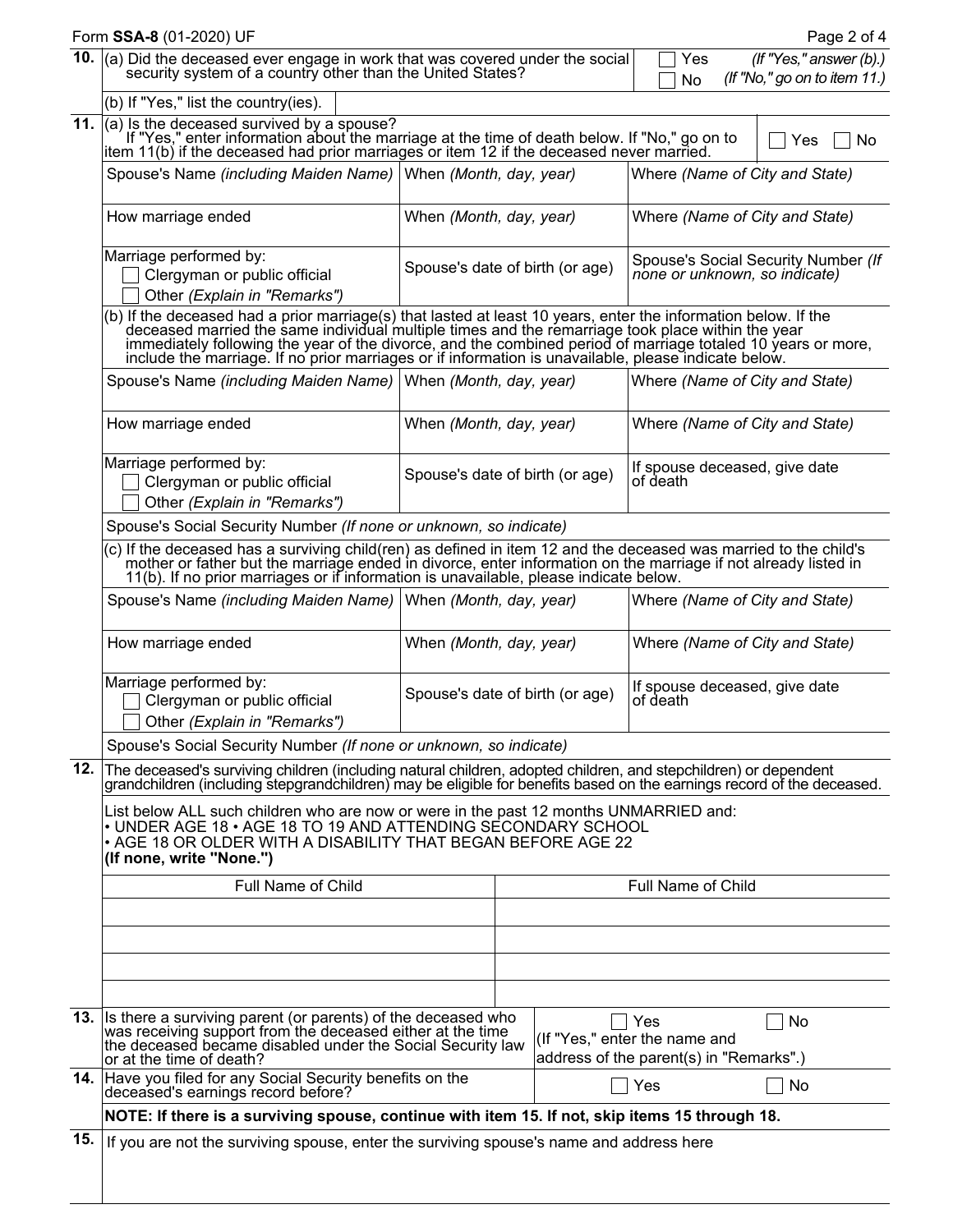|                                                   | Form SSA-8 (01-2020) UF                                                                                                                                                                                                                                                                                                                                                                                                                   |                              |                                         |  |  |                                           | Page 3 of 4                         |  |
|---------------------------------------------------|-------------------------------------------------------------------------------------------------------------------------------------------------------------------------------------------------------------------------------------------------------------------------------------------------------------------------------------------------------------------------------------------------------------------------------------------|------------------------------|-----------------------------------------|--|--|-------------------------------------------|-------------------------------------|--|
| 16.                                               | (a) Were the deceased and the surviving spouse living<br>together at the same address when the deceased died?<br>Yes<br>$(\overline{\text{If}}$ "Yes," go on to item 17.)                                                                                                                                                                                                                                                                 |                              |                                         |  |  | No                                        | $(\overline{If}$ "No," answer (b).) |  |
|                                                   | (b) If either the deceased or surviving spouse was away from home (whether or not temporarily) when the<br>deceased died, give the following:                                                                                                                                                                                                                                                                                             |                              |                                         |  |  |                                           |                                     |  |
|                                                   | Who was away?                                                                                                                                                                                                                                                                                                                                                                                                                             | Deceased<br>Surviving spouse |                                         |  |  |                                           |                                     |  |
|                                                   | Date last home                                                                                                                                                                                                                                                                                                                                                                                                                            | Reason absence began         | Reason they were apart at time of death |  |  |                                           |                                     |  |
|                                                   | If separated because of illness, enter<br>nature of illness or disabling condition.                                                                                                                                                                                                                                                                                                                                                       |                              |                                         |  |  |                                           |                                     |  |
|                                                   | If you are the surviving spouse, and if you are under age 66, answer 17.                                                                                                                                                                                                                                                                                                                                                                  |                              |                                         |  |  |                                           |                                     |  |
|                                                   | 17. (a) Are you so disabled that you cannot work or was there some period during the last 14<br>months when you were so disabled that you could not work?                                                                                                                                                                                                                                                                                 | No<br>Yes                    |                                         |  |  |                                           |                                     |  |
| (b) If "Yes," enter the date you became disabled. |                                                                                                                                                                                                                                                                                                                                                                                                                                           |                              |                                         |  |  |                                           | (Month, day, year)                  |  |
|                                                   | Answer 18 ONLY if you are the surviving spouse.                                                                                                                                                                                                                                                                                                                                                                                           |                              |                                         |  |  |                                           |                                     |  |
|                                                   | 18. Were you married before your marriage to the deceased? If yes, enter information about your prior marriage(s) that lasted at least 10 years or ended due to death of the spouse. If you divorced then remarried the same i<br>Yes<br>No<br>the divorce and the combined period of marriage totaled at least 10 years, include the marriage.<br>If you need more space, use "Remarks" section on back page or attach a separate sheet. |                              |                                         |  |  |                                           |                                     |  |
|                                                   | Spouse's Name (including Maiden Name) When (Month, day, year)                                                                                                                                                                                                                                                                                                                                                                             |                              |                                         |  |  | Where (Name of City and State)            |                                     |  |
|                                                   | How marriage ended                                                                                                                                                                                                                                                                                                                                                                                                                        |                              | When (Month, day, year)                 |  |  | Where (Name of City and State)            |                                     |  |
|                                                   | Marriage performed by:<br>Clergyman or public official<br>Other (Explain in "Remarks")                                                                                                                                                                                                                                                                                                                                                    |                              | Spouse's date of birth (or age)         |  |  | If spouse deceased, give date<br>of death |                                     |  |
|                                                   | Spouse's Social Security Number (If none or unknown, so indicate)                                                                                                                                                                                                                                                                                                                                                                         |                              |                                         |  |  |                                           |                                     |  |
|                                                   | For additional information about survivor benefits see our publication at www.socialsecurity.gov.                                                                                                                                                                                                                                                                                                                                         |                              |                                         |  |  |                                           |                                     |  |

Remarks: *(You may use this space for any explanation. If you need more space, attach a separate sheet.)*

**I declare under penalty of perjury that I have examined all the information on this form, and on any** 

| accompanying statements or forms, and it is true and correct to the best of my knowledge.                                                                                                                      |  |  |                         |                                                                     |             |                                 |  |  |
|----------------------------------------------------------------------------------------------------------------------------------------------------------------------------------------------------------------|--|--|-------------------------|---------------------------------------------------------------------|-------------|---------------------------------|--|--|
| SIGNATURE OF APPLICANT                                                                                                                                                                                         |  |  | Date (Month, day, year) |                                                                     |             |                                 |  |  |
| Signature (First name, middle initial, last name) (Write in ink)                                                                                                                                               |  |  |                         |                                                                     |             |                                 |  |  |
|                                                                                                                                                                                                                |  |  |                         | Telephone Number(s) at Which You<br>May Be Contacted During the Day |             |                                 |  |  |
|                                                                                                                                                                                                                |  |  |                         |                                                                     |             |                                 |  |  |
|                                                                                                                                                                                                                |  |  |                         |                                                                     | (Area Code) |                                 |  |  |
| Mailing Address (Number and street, Apt. No., P.O. Box, or Rural Route)                                                                                                                                        |  |  |                         |                                                                     |             |                                 |  |  |
|                                                                                                                                                                                                                |  |  |                         |                                                                     |             |                                 |  |  |
| City and State                                                                                                                                                                                                 |  |  |                         | ZIP Code   Enter Name of County (if any) in which you now live      |             |                                 |  |  |
|                                                                                                                                                                                                                |  |  |                         |                                                                     |             |                                 |  |  |
| Direct Deposit Payment Information (Financial Institution)                                                                                                                                                     |  |  |                         |                                                                     |             |                                 |  |  |
| <b>Account Number</b><br><b>Routing Transit Number</b>                                                                                                                                                         |  |  |                         |                                                                     | Checking    | <b>Enroll in Direct Express</b> |  |  |
|                                                                                                                                                                                                                |  |  |                         |                                                                     | Savings     | Direct Deposit Refused          |  |  |
| Witnesses are required ONLY if this application has been signed by mark (X) above. If signed by mark (X), two<br>witnesses to the signing who know the applicant must sign below, giving their full addresses. |  |  |                         |                                                                     |             |                                 |  |  |
| 1. Signature of Witness                                                                                                                                                                                        |  |  |                         | 2. Signature of Witness                                             |             |                                 |  |  |
| Address (Number and street, City, State, and ZIP Code)                                                                                                                                                         |  |  |                         | Address (Number and street, City, State, and ZIP Code)              |             |                                 |  |  |
|                                                                                                                                                                                                                |  |  |                         |                                                                     |             |                                 |  |  |